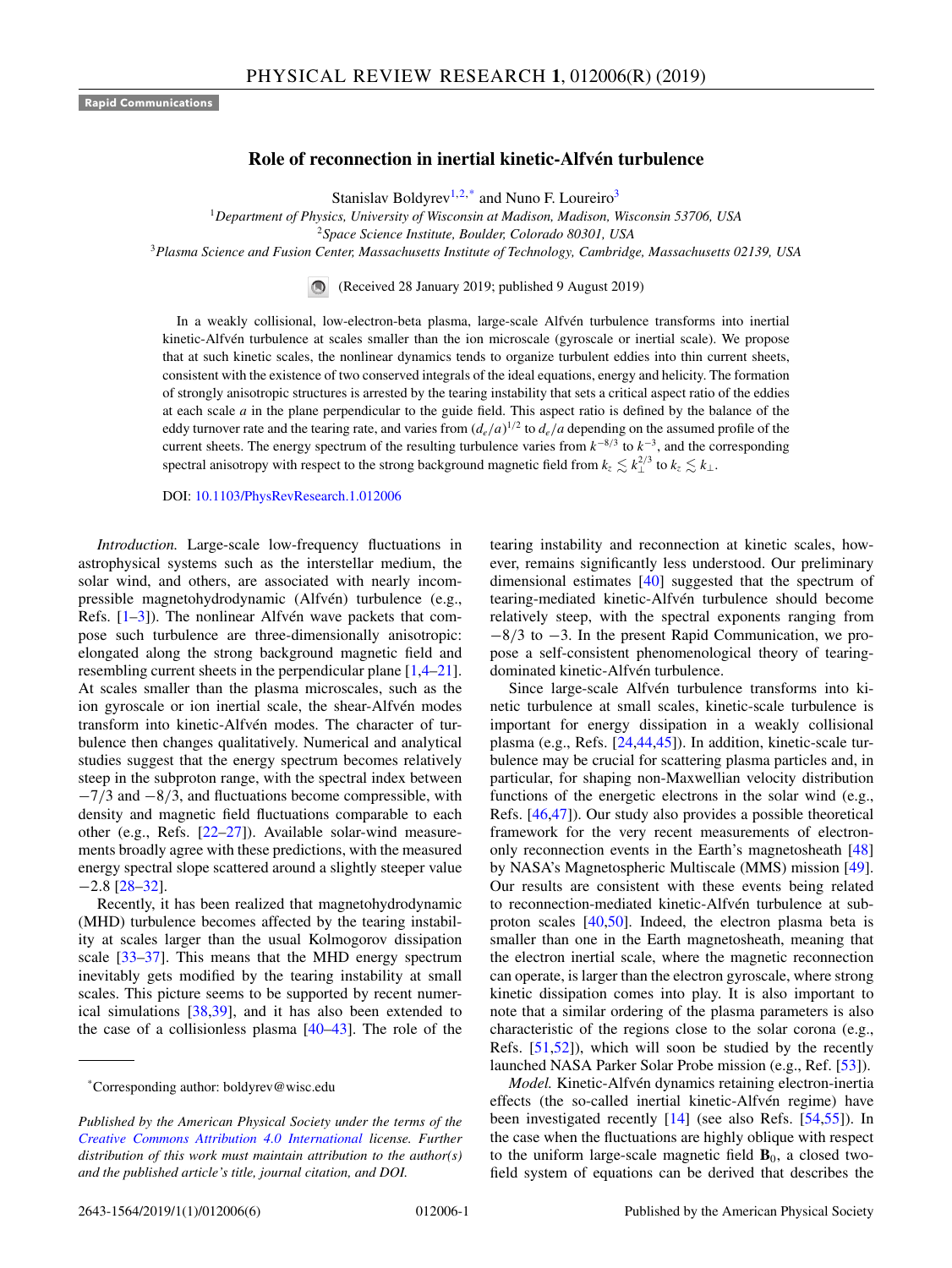<span id="page-1-0"></span>evolution of the magnetic fluctuations  $\delta$ **B**. In this case  $k_z \ll$  $k<sub>⊥</sub>$ , so one can represent the fluctuating part of the magnetic field as  $\delta \mathbf{B} = -\hat{z} \times \nabla \psi + \delta B_z \hat{z}$ . We define the electron skin depth as  $d_e = c/\omega_{pe}$ , and introduce the dimensionless fields,  $\psi' = \psi/(d_e B_0)$  and  $b_z = \delta B_z/B_0$ , which we will use henceforth, omitting the prime signs for notational simplicity. The resulting system of equations then takes the form [\[14\]](#page-4-0)

$$
\frac{1}{|\Omega_e|} \frac{\partial}{\partial t} \left( 1 - d_e^2 \nabla_\perp^2 \right) \psi - d_e^4 [(\hat{z} \times \nabla b_z) \cdot \nabla] \nabla_\perp^2 \psi = -d_e \nabla_{\parallel} b_z,
$$
 (1)

$$
\frac{1}{|\Omega_e|} \frac{\partial}{\partial t} \left( 1 + \frac{2}{\beta_i} - d_e^2 \nabla_\perp^2 \right) b_z \n- d_e^4 [(\hat{z} \times \nabla b_z) \cdot \nabla] \nabla_\perp^2 b_z = d_e^3 \nabla_\parallel \nabla_\perp^2 \psi,
$$
\n(2)

where  $\beta_i = 8\pi n_0 T_i/B^2$  is the ion plasma beta (assumed order unity), and  $\Omega_e$  is the electron cyclotron frequency. The nonlinearities in these equations enter through the terms in the square brackets, and through the field-parallel gradients in the right-hand sides,  $\nabla_{\parallel} = \partial/\partial z - d_e(\hat{z} \times \nabla \psi) \cdot \nabla$ . Since we are interested in the influence of the reconnection effects rather than the dissipation terms on the energy cascade, here we assume that the electron gyroradius is smaller than the electron inertial scale; this corresponds to the electron plasma beta,  $\beta_e = 8\pi n_0 T_e/B^2 = 2\rho_e^2/d_e^2$ , smaller than one. If the small electron gyroradius terms need to be retained, our system (1) and  $(2)$  has to be modified as it is done in Refs. [\[54,55\]](#page-5-0); such an analysis is, however, beyond the scope of the present work as we concentrate only on the scales above the electron gyroradius (and below the ion gyroradius).

Equations (1) and (2) have two ideal second-order invariants: energy and helicity. At scales large than the electron inertial scale, these invariants have the forms [\[56\]](#page-5-0)

$$
E = \frac{1}{2} \int \left[ \left( 1 + \frac{2}{\beta_i} \right) b_z^2 + d_e^2 (\nabla_\perp \psi)^2 \right] d^3 x, \tag{3}
$$

and

$$
H = \int b_z \psi \, d^3 x. \tag{4}
$$

*Role of helicity.* The tendency of kinetic-Alfvén turbulence to form current sheets is known from numerical simulations and observations (e.g., Refs. [\[25,27,50,](#page-4-0)[57,58\]](#page-5-0)). Let us discuss how these may come about.

An analytical description of inertial kinetic-Alfvén turbulence has to account for both the energy and the helicity invariants. In a turbulent cascade that proceeds from large (MHD) to kinetic scales, the value of the helicity invariant [Eq. (4)] is set by the turbulence at the ion gyroscale. However, in the presence of the energy cascade, helicity cannot cascade to large wave numbers (e.g., Refs. [\[1,](#page-4-0)[59\]](#page-5-0)). The selective decay of energy in the presence of conserved helicity can lead to the formation of structures, which can be found from minimizing the functional

$$
F = E - \mu H,\tag{5}
$$

where  $\mu$  is the Lagrange multiplier. We thus obtain

$$
-d_e^2 \nabla_\perp^2 \psi = \mu b_z,\tag{6}
$$

$$
b_z = \mu (1 + 2/\beta_i)^{-1} \psi.
$$
 (7)

As can be verified, such configurations imply that  $E = \mu H$ , and the parameter  $\mu$  is proportional to the inverse scale of the structure. The configurations minimizing *E* at constant *H* correspond to small  $\mu$ , which reflects the tendency of decaying turbulence to create large-scale helical structures. A similar relaxation to large-scale helical structures is known to exist in magnetohydrodynamic turbulence (e.g., Refs. [\[1,](#page-4-0)[60\]](#page-5-0)).

One can, however, check that solutions of Eqs. (6) and (7) correspond to vanishing nonlinearities in Eqs. (1) and (2). In a turbulent steady state, however, the nonlinearities cannot vanish as they are responsible for a constant energy flux over scales. We may nevertheless expect that structures generated in such turbulence should qualitatively resemble those described by Eqs.  $(6)$  and  $(7)$ ; they should lead to reduced, but not identically zero, nonlinear terms. Let us denote the characteristic wave numbers of such a structure in the *x*-*y* plane as  $k_x$  and  $k_y$ , which implies  $\mu^2 \sim k_x^2 + k_y^2$ . The helicity then scales as  $H \sim \mu \psi^2$ , while the nonlinear terms are proportional to  $k_x k_y \psi^2$ . The nonlinear interaction is minimized at constant helicity when one of the wave numbers becomes significantly smaller than the other, which is consistent with the formation of very anisotropic current sheets.

Let us denote the shorter dimension of such a current sheet as  $a \sim 1/k_x$  and the longer one as  $l_y \sim 1/k_y \gg a$ . A fluctuating magnetic field  $\mathbf{b}_{\perp} = -\hat{z} \times \nabla \psi$  corresponding to such a structure is aligned with the *y* direction within a small angle ∼*a*/*ly*, while its magnitude varies on a scale *a* in the *x* direction. This, in general, reduces the nonlinear terms in Eqs. (1) and (2) by a factor ∼*a*/*ly* with respect to their dimensional estimates. For instance, the nonlinear term in the right-hand side of Eq. (1) is estimated as  $(\hat{z} \times \nabla \psi) \cdot \nabla b_z$  $(a/l_v)\psi b_z/a^2$ .

Strongly anisotropic current sheets are thus to be expected in inertial kinetic-Alfvén turbulence. Motivated by the recent studies mentioned in the Introduction, we may now inquire as to their stability to the tearing mode.

*Tearing instability at subproton scales.* In order to formulate our theory of kinetic-Alfvén turbulence mediated by the tearing instability, we first need to analyze the tearing mode arising in a very anisotropic current sheet described by Eqs. (1) and (2). We introduce local coordinates such that the *x* and *y* axes are across and along the reconnecting current sheet, respectively, and  $z$  is along the large-scale field  $B_0$ . We denote the thickness of the current sheet (in the *x* direction) as *a*, its length (in the *y* direction) as  $\sim$ 1/*k*<sub>0</sub>, and assume that it is uniform in the *z* direction.

We represent the reconnecting part of the magnetic field in such a structure as  $\delta \mathbf{B}_{\perp} = b_a f(x) \hat{y} + \mathbf{b}_{\perp}(x, y)$ , where  $f(x)$ describes the profile of the reconnecting (sheared) field, and  $\mathbf{b}_{\perp} = -\hat{z} \times \nabla \tilde{\psi} = (\partial \tilde{\psi}/\partial y, -\partial \tilde{\psi}/\partial x)$  is a small perturbation. Regarding the sheared part of the parallel magnetic field, we may assume that it is negligible, so that only the tearing perturbation is left,  $b_z = \tilde{b}_z(x, y)$  [\[61\]](#page-5-0). Following standard procedure, we Fourier transform the perturbations in the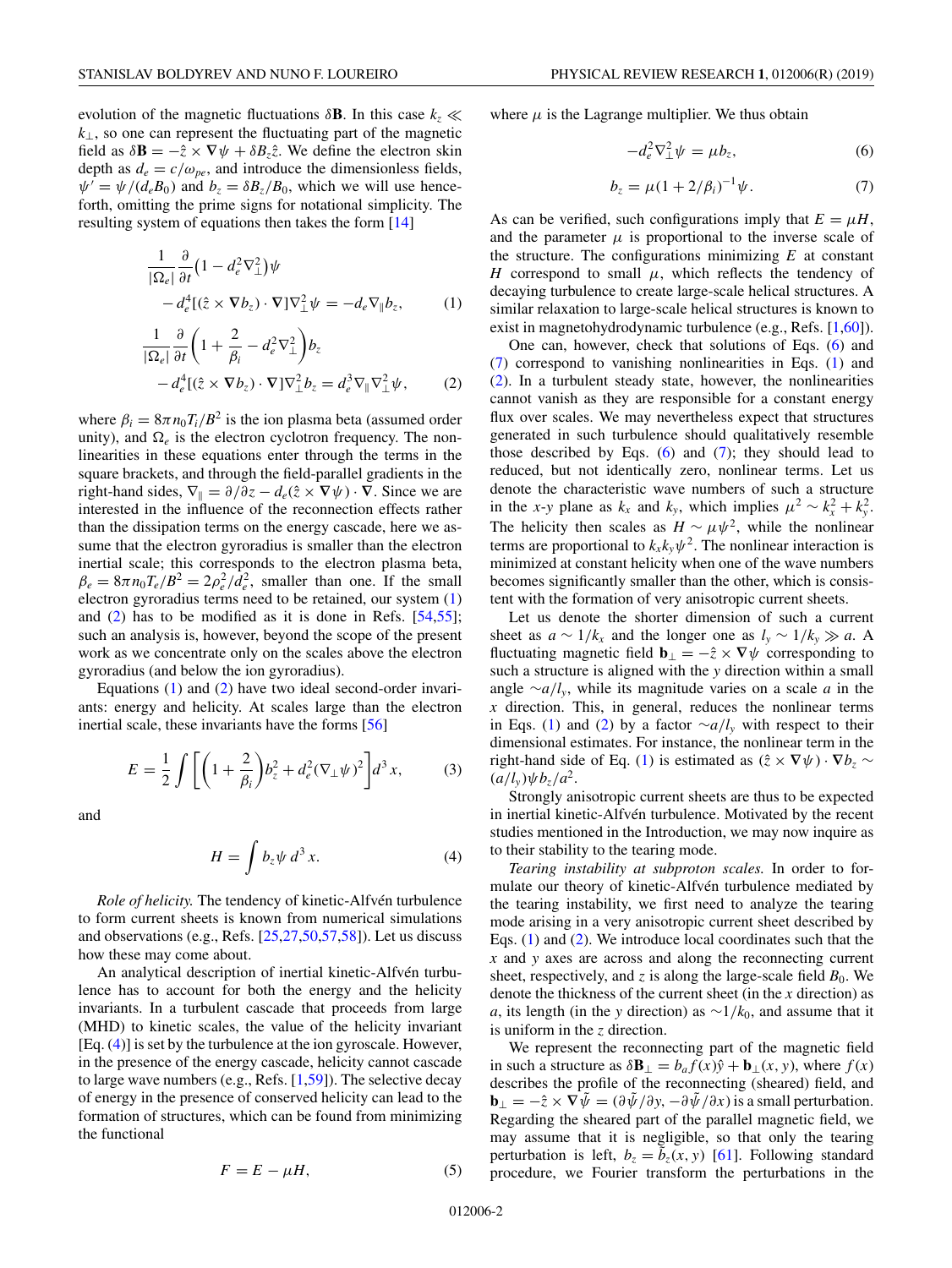*y* direction,

$$
\tilde{\psi} = \bar{\psi}(\xi) \exp(ik_0 y) \exp(\gamma t), \tag{8}
$$

$$
\tilde{b}_z = -i\bar{b}_z(\xi) \exp(ik_0 y) \exp(\gamma t), \qquad (9)
$$

where  $\xi = x/a$ . As we will see, the fastest growing tearing mode is the largest mode that can fit in an eddy, i.e., its length scale in the *y* direction is  $\sim$ 1/ $k_0$ . In what follows, we use only the variables  $\bar{\psi}$  and  $b_z$  and omit the overbar sign. Linearizing Eqs. [\(1\)](#page-1-0) and [\(2\)](#page-1-0) with respect to the small perturbations, we obtain the system of equations governing the tearing mode in the kinetic-Alfvén case,

$$
\lambda \psi - f b_z = \lambda \frac{d_e^2}{a^2} \psi'', \tag{10}
$$

$$
-f(\psi'' - \epsilon^2 \psi) + f''\psi = \lambda b''_z - \lambda \frac{a^2}{d_e^2} \left(1 + \frac{2}{\beta_i}\right) b_z, \quad (11)
$$

where the dimensionless growth rate is  $\lambda = \gamma/(k_0 v_{A,e})$ , the *electron*-Alfvén speed is defined with respect to the reconnecting part of the magnetic field,  $v_{A,e} = b_a / \sqrt{4 \pi m_e n_0}$ , and all the derivatives are with respect to  $\xi$ . As can be verified after the tearing-mode solution is obtained,  $\lambda$  is a small parameter. It also turns out that the fastest growing tearing mode corresponds to sufficiently anisotropic current sheets, so that  $\epsilon \equiv k_0 a$  is a small parameter as well.

Due to the smallness of the parameter  $\lambda$ , the right-hand sides in Eqs.  $(10)$  and  $(11)$  are relevant only in the inner region of the mode, where the derivatives are large. As will be shown later, the inner scale  $\delta_{\rm in}$  is much smaller than  $d_e$  in the case of a small tearing parameter [the so-called Furth-Killeen-Rosenbluth (FKR) regime [\[62\]](#page-5-0)], and it approaches *de* in the case of a large tearing parameter (the so-called Coppi regime [\[63,64\]](#page-5-0)). So, in our analysis we may neglect the last term in the right-hand side of Eq.  $(11)$  as this will not qualitatively change the solution.

A useful observation is that Eqs.  $(10)$  and  $(11)$  describing the kinetic-Alfvén tearing instability are then structurally identical to the MHD tearing equations [e.g., Eqs. (11) and (12) in Ref. [\[65\]](#page-5-0)] with the only modification that the magnetic diffusivity  $\eta$  should be replaced by  $\gamma d_e^2$  in the kinetic-Alfvén case (see a similar discussion in, e.g., Refs. [\[66–68\]](#page-5-0)). This reflects the fact that in our case of a collisionless plasma, reconnection is driven by electron inertia rather than resistive effects. This allows us to straightforwardly derive the growth rate and the corresponding inner scale of the tearing instability.

The results depend on the assumed profile of the reconnecting magnetic field  $f(\xi)$ . As in previous work (e.g., Refs. [\[35,40,](#page-4-0)[65\]](#page-5-0)), we consider two plausible profiles that yield qualitatively different scalings of the tearing mode: the Harris profile [\[69\]](#page-5-0),  $f(\xi) = \tanh(\xi)$ ; and a sinusoidal profile,  $f(\xi) =$  $sin(\xi)$ . For the Harris profile, the tearing growth rate in the low  $\Delta'$  (FKR) regime is

$$
\gamma \sim \frac{v_{A,e}}{a} \frac{1}{(k_0 a)} \left(\frac{d_e}{a}\right)^3,\tag{12}
$$

and the corresponding inner scale is

$$
\delta_{\rm in} \sim d_e \bigg( \frac{d_e}{a} \bigg) \frac{1}{(k_0 a)}.\tag{13}
$$

Both the growth rate and the inner scale increase as the anisotropy parameter  $k_0a$  decreases. The anisotropy of the FKR mode cannot, however, be arbitrarily large. The FKR solution is applicable when  $k_0 a \gg d_e/a$ , which justifies our assumption that the inner scale of the tearing mode is smaller than the electron inertial scale. At  $k_0 a \sim d_e/a$ , the FKR

regime crosses over to the Coppi regime (a large  $\Delta'$  regime), at which point the tearing mode has the fastest growth rate

$$
\gamma_* \sim \frac{v_{A,e}}{a} \left(\frac{d_e}{a}\right)^2,\tag{14}
$$

and the inner scales approaches *de*.

For the sinusoidal magnetic profile, the FKR tearing growth rate is given by

$$
\gamma \sim \frac{v_{A,e}}{a} \frac{1}{(k_0 a)^3} \left(\frac{d_e}{a}\right)^3,\tag{15}
$$

and the corresponding inner scale is

$$
\delta_{\rm in} \sim d_e \bigg( \frac{d_e}{a} \bigg) \frac{1}{(k_0 a)^2} . \tag{16}
$$

The FKR regime is applicable when  $k_0 a \gg (d_e/a)^{1/2}$ ; it transitions to the Coppi regime at  $k_0 a \sim (d_e/a)^{1/2}$ , at which scale the tearing rate reaches its maximal value

$$
\gamma_* \sim \frac{v_{A,e}}{a} \left(\frac{d_e}{a}\right)^{3/2}.\tag{17}
$$

The corresponding inner scale at this point becomes comparable to *de*.

We now use the tearing growth rates and anisotropies of the corresponding tearing modes just derived to address the influence of the tearing instability on kinetic-Alfvén turbulence.

*Kinetic-Alfvén turbulence mediated by tearing instability.* The helicity-conservation arguments presented earlier suggest that a typical turbulent eddy in the inertial interval  $(d_i)$  $a \gg d_e$ ) is anisotropic in the plane perpendicular to the local mean magnetic field, i.e.,  $k_0 \ll 1/a$ . From Eqs. [\(1\)](#page-1-0) and [\(2\)](#page-1-0) we may then estimate the characteristic nonlinear time of such a structure as

$$
\gamma_{nl} \sim k_0 v_{A,e} \bigg(\frac{d_e}{a}\bigg). \tag{18}
$$

Obviously, as the anisotropy of the structure increases (that is,  $k_0$  decreases), the nonlinear rate  $(18)$  will decrease, while the tearing growth rate, Eq. (12) or (15), will increase. There is, therefore, a limitation on the anisotropy of the structures that can be created by turbulence; very anisotropic structures will be destroyed by the tearing instability. By equating the nonlinear rate  $(18)$  to the tearing rate  $(12)$  or  $(15)$ , one finds that, remarkably, the rates balance when  $\gamma = \gamma_*$  in both cases. The evolution rate of such a critically anisotropic eddy will therefore be governed by the corresponding fastest tearing rate.

In other words, conservation of helicity subject to energy dissipation suggests the tendency of the turbulence to form elongated, quasi-one-dimensional structures. These, however, cannot survive the tearing instability if their fieldperpendicular anisotropy is such that the fastest tearing mode fits in such a structure. We conjecture, therefore, that the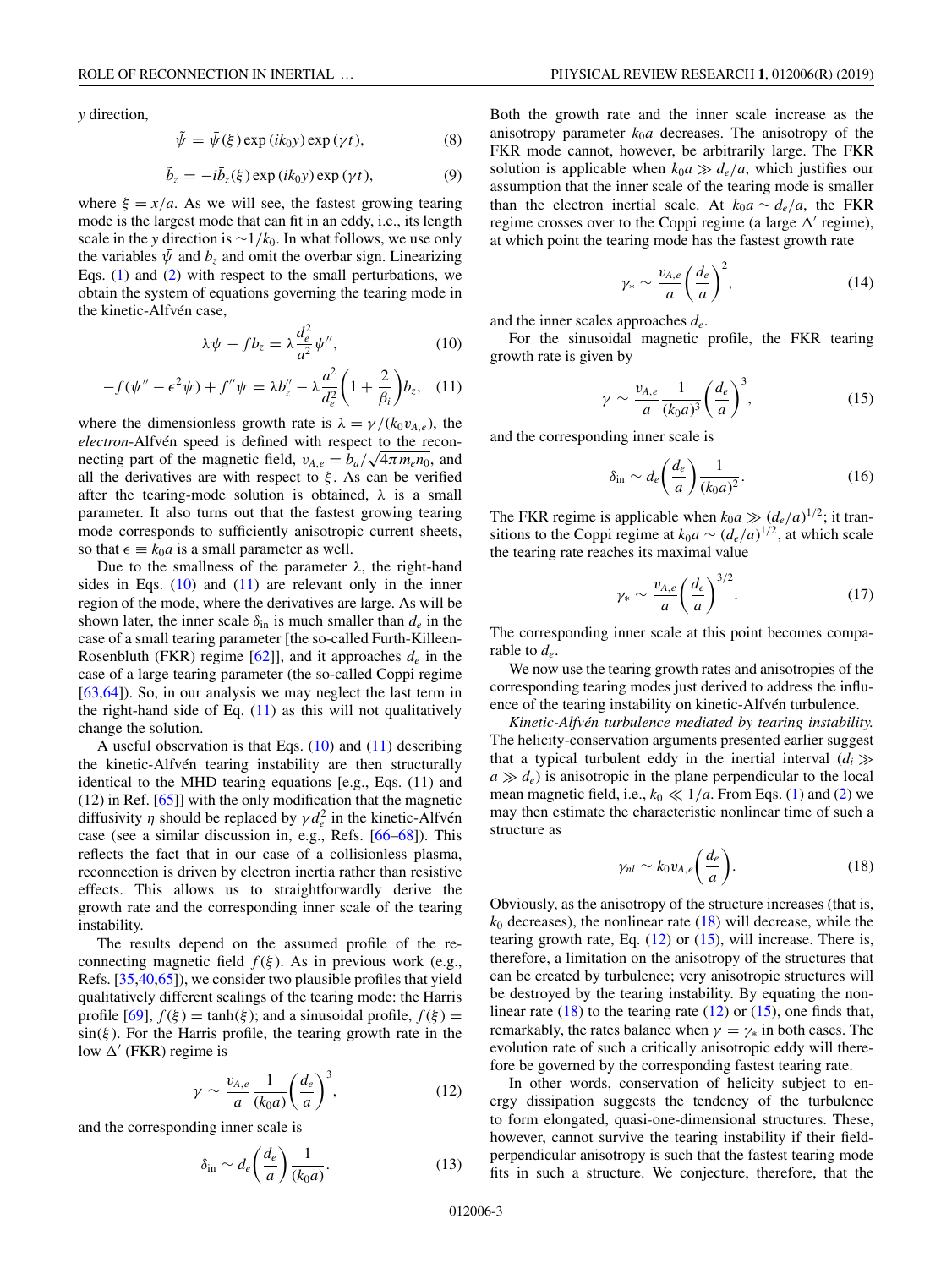tearing instability is the physical mechanism that sets the eddies' aspect ratio in the field-perpendicular direction.

From Eq. [\(3\)](#page-1-0) we expect  $b_z \sim \nabla_\perp \psi \sim b_a$  at each scale *a* in the inertial range of the turbulence. We can estimate the energy flux at this scale as  $\varepsilon \sim b_a^2 \gamma_* = \text{const.}$  We then derive

$$
b_a \propto ad_e^{-2/3},\tag{19}
$$

$$
b_a \propto a^{5/6} d_e^{-1/2},\tag{20}
$$

for the tanh and sin profiles, respectively. The corresponding Fourier energy spectra of tearing-mediated kinetic-Alfvén turbulence are then [\[40\]](#page-4-0)

$$
E(k_{\perp})dk_{\perp} \propto k_{\perp}^{-3}dk_{\perp},\tag{21}
$$

$$
E(k_{\perp})dk_{\perp} \propto k_{\perp}^{-8/3} dk_{\perp}.
$$
 (22)

Our model also allows us to derive the anisotropy of the turbulent eddy with respect to the background magnetic field. The linear frequency of the kinetic-Alfvén wave,  $\omega =$  $k_z V_{A,e} k_{\perp} d_e (1 + 2/\beta_i)^{-1/2}$ , where  $V_{A,e}$  is a constant electron-Alfvén velocity defined with the background field  $B_0$ . Balancing this equation with the nonlinear evolution rate  $\gamma_*$  at scale  $a \sim 1/k_{\perp}$  (the critical balance condition), we find using Eqs. (19) and (20) the field-parallel size of the eddy,

$$
k_z \propto k_\perp,\tag{23}
$$

$$
k_z \propto k_\perp^{2/3},\tag{24}
$$

for the tanh and sin cases, correspondingly.

The energy spectra  $(21)$  and  $(22)$  are not far from those obtained from direct solar-wind measurements, and they seem to be broadly consistent with numerical simulations. Measurements of the guide-field anisotropy are, however, more subtle and they are currently less definitive compared to the measurements of the spectra. Existing phenomenological models, not involving tearing effects, predict energy spectra ranging from  $-7/3$  to  $-8/3$  and anisotropy relations from  $k_z \propto k_{\perp}^{1/3}$  to  $k_z \propto k_{\perp}^{2/3}$  (e.g. Refs. [\[25](#page-4-0)[,70,71\]](#page-5-0)); the steepening of the spectrum beyond  $-\frac{7}{3}$  is attributed in these models to either the Landau damping or intermittency effects. Our theory, on the contrary, does not invoke dissipation effects or intermittency; the mechanism we propose is different and complementary to the previously developed models. According to our results, steeper energy spectra and weaker  $k_z$  vs  $k_\perp$ anisotropy may be indicative of the presence of tearing effects in kinetic-Alfvén turbulence.

*Discussion and conclusion.* We have proposed a conceptual framework to describe a turbulent cascade in the inertial kinetic-Alfvén regime—relevant to the Earth's magnetosheath region and to the solar wind in the proximity of the solar corona. The existence of two ideal invariants of the model equations (energy and helicity) is demonstrated to imply the formation of current sheets, whose instability to the tearing mode becomes a critical physical mechanism governing turbulence at these scales. As in previous recent work [\[35,40\]](#page-4-0), we conjecture that the turbulent cascade is determined by the timescale associated with the fastest tearing instability at each scale. This assumption enables us to compute the expected energy spectra, Eqs. (21) and (22) for two idealized, limitingcase magnetic field configurations: a hyperbolic tangent (Harris) and a sinusoidal profile. Reconnecting magnetic fields occurring in realistic turbulence are probably described by profiles ranging between these two configurations, suggesting that the energy spectra power-law exponent may in fact lie between  $-8/3$  and  $-3$ .

We note that our analysis is also applicable to the turbulence of inertial whistler modes, which generally exist in the same environments as kinetic-Alfvén modes but at higher frequencies. Although these modes belong to a different branch of the plasma dispersion relation and exist at frequencies higher than those of kinetic-Alfvén modes, the equations governing nonlinear oblique whistler modes are structurally identical to the equations governing the kinetic-Alfvén modes. As can be shown (e.g., Ref.  $[14]$ ), the whistler equations can be obtained from system  $(1)$  and  $(2)$  if one neglects the term  $1/\beta_i$ . Our theory is, therefore, applicable to the systems described by electron MHD as well.

It is worth analyzing our results in the context of MMS' observations of "electron-only" reconnection [\[48\]](#page-4-0). Note first that any reconnection event occurring in the framework described by Eqs. [\(1\)](#page-1-0) and [\(2\)](#page-1-0) will have a typical outflow velocity of  $v_{A,e}$ (the electron Alfvén speed computed with the reconnecting component of the magnetic field), consistent with the observations. Second, we can use our model to compute the scale below which such reconnection cannot involve the ions. Indeed, the length of the current sheet (eddy), set by the tearing mode, is  $1/k_0 \sim a^2/d_e$  for the Harris profile, or  $1/k_0 \sim a(a/d_e)^{1/2}$ for a sinusoidal profile. Therefore, requiring  $1/k_0 \ll d_i$  results in  $a \ll \sqrt{d_i d_e}$  or  $a \ll d_i^{2/3} d_e^{1/3}$ , respectively. It is encouraging that the measured thickness of the reconnection layer is *a* ∼ 4*de*, compatible with these (rough) estimates.

Lastly, we remark that our findings have important implications for numerical studies of turbulence at these scales. First, the inner scale of the tearing mode occurring in *any* eddy in the range  $d_i \gg a \gg d_e$  is approximately  $d_e$ . Second, helicity conservation (an essential ingredient in the turbulent cascade model that we propose here) implies that correctly capturing this range requires a consistent determination of helicity at the ion scales—which, in a real plasma, is naturally set by the cascade through the MHD scales. In other words, the usual numerical strategy of studying kinetic-scale turbulence with turbulent forcing imposed at around the ion scales may need to be reconsidered. The implication is that numerical simulations of inertial kinetic-Alfvén turbulence may need to range from large MHD scales all the way to sub-*de* scales to correctly capture the relevant physical mechanisms at play—a rather demanding requirement.

*Acknowledgments*. The image accompanying the paper illustrates a current sheet destroyed by the tearing mode in magnetic turbulence. Courtesy of Justin Walker. The work of S.B. was partly supported by the NSF under Grant No. NSF PHY-1707272, by NASA under Grant No. NASA 80NSSC18K0646, and by DOE Grant No. DE-SC0018266. N.F.L. was partially funded by NSF CAREER Award No. 1654168 and by the NSF-DOE Partnership in Basic Plasma Science and Engineering, Award No. DE-SC0016215.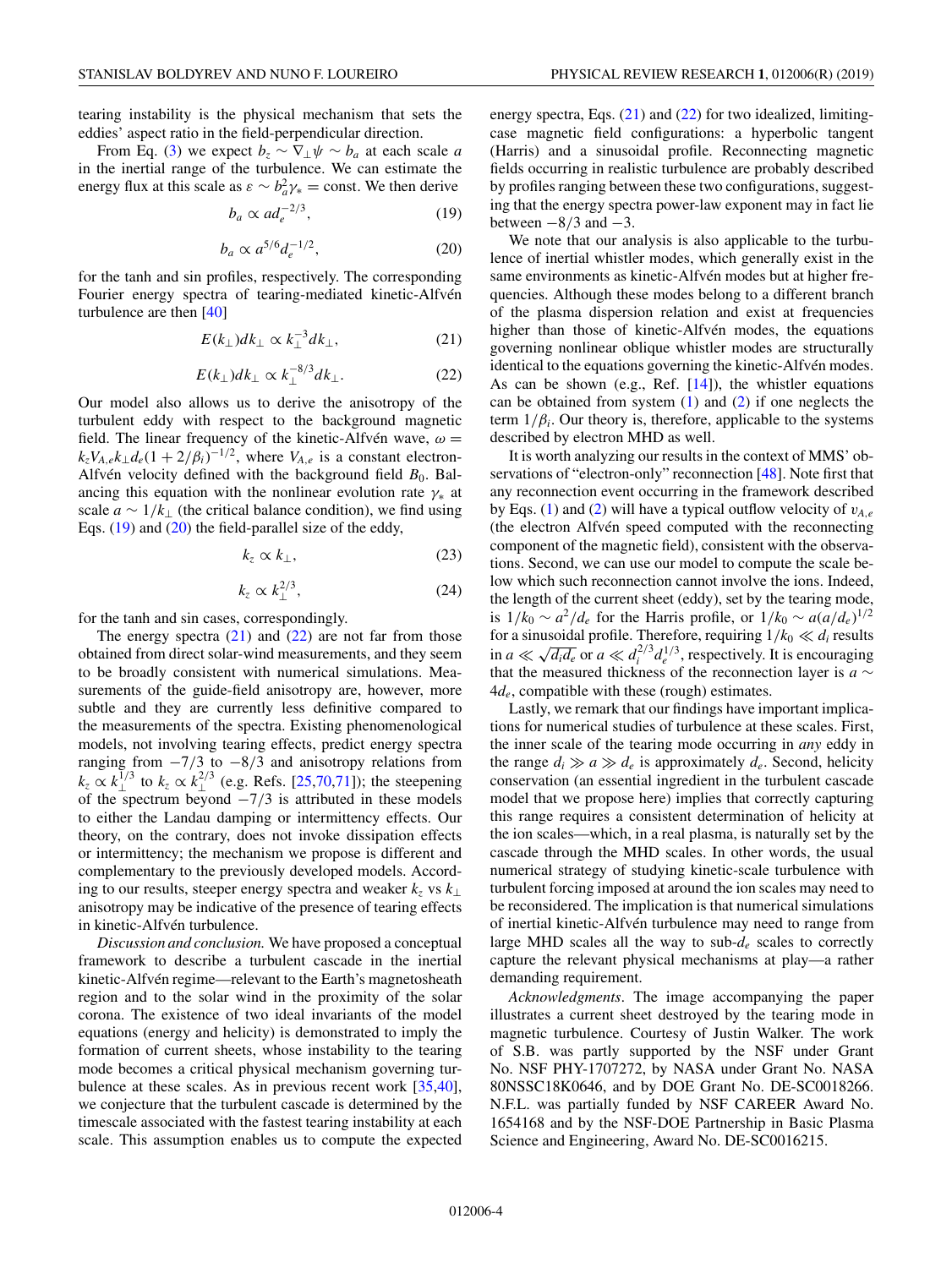- <span id="page-4-0"></span>[1] D. Biskamp, *Magnetohydrodynamic Turbulence* (Cambridge University Press, Cambridge, UK, 2003), p. 310.
- [2] B. G. Elmegreen and J. Scalo, [Annu. Rev. Astron. Astrophys.](https://doi.org/10.1146/annurev.astro.41.011802.094859) **[42](https://doi.org/10.1146/annurev.astro.41.011802.094859)**, [211](https://doi.org/10.1146/annurev.astro.41.011802.094859) [\(2004\)](https://doi.org/10.1146/annurev.astro.41.011802.094859).
- [3] C. H. K. Chen, [J. Plasma Phys.](https://doi.org/10.1017/S0022377816001124) **[82](https://doi.org/10.1017/S0022377816001124)**, [535820602](https://doi.org/10.1017/S0022377816001124) [\(2016\)](https://doi.org/10.1017/S0022377816001124).
- [4] A. Pouquet, M. Meneguzzi, and U. Frisch, [Phys. Rev. A](https://doi.org/10.1103/PhysRevA.33.4266) **[33](https://doi.org/10.1103/PhysRevA.33.4266)**, [4266](https://doi.org/10.1103/PhysRevA.33.4266) [\(1986\)](https://doi.org/10.1103/PhysRevA.33.4266).
- [5] D. Biskamp and H. Welter, [Phys. Fluids B](https://doi.org/10.1063/1.859060) **[1](https://doi.org/10.1063/1.859060)**, [1964](https://doi.org/10.1063/1.859060) [\(1989\)](https://doi.org/10.1063/1.859060).
- [6] W. H. Matthaeus and S. L. Lamkin, [Phys. Fluids](https://doi.org/10.1063/1.866004) **[29](https://doi.org/10.1063/1.866004)**, [2513](https://doi.org/10.1063/1.866004) [\(1986\)](https://doi.org/10.1063/1.866004).
- [7] S. Servidio, W. H. Matthaeus, M. A. Shay, P. A. Cassak, and P. Dmitruk, [Phys. Rev. Lett.](https://doi.org/10.1103/PhysRevLett.102.115003) **[102](https://doi.org/10.1103/PhysRevLett.102.115003)**, [115003](https://doi.org/10.1103/PhysRevLett.102.115003) [\(2009\)](https://doi.org/10.1103/PhysRevLett.102.115003).
- [8] S. Servidio, P. Dmitruk, A. Greco, M. Wan, S. Donato, P. A. Cassak, M. A. Shay, V. Carbone, and W. H. Matthaeus, [Nonlinear Process. Geophys.](https://doi.org/10.5194/npg-18-675-2011) **[18](https://doi.org/10.5194/npg-18-675-2011)**, [675](https://doi.org/10.5194/npg-18-675-2011) [\(2011\)](https://doi.org/10.5194/npg-18-675-2011).
- [9] [M. Wan, W. H. Matthaeus, S. Servidio, and S. Oughton,](https://doi.org/10.1063/1.4802985) *Phys.* Plasmas **[20](https://doi.org/10.1063/1.4802985)**, [042307](https://doi.org/10.1063/1.4802985) [\(2013\)](https://doi.org/10.1063/1.4802985).
- [10] V. Zhdankin, D. A. Uzdensky, J. C. Perez, and S. Boldyrev, [Astrophys. J.](https://doi.org/10.1088/0004-637X/771/2/124) **[771](https://doi.org/10.1088/0004-637X/771/2/124)**, [124](https://doi.org/10.1088/0004-637X/771/2/124) [\(2013\)](https://doi.org/10.1088/0004-637X/771/2/124).
- [11] S. M. Tobias, F. Cattaneo, and S. Boldyrev, in *Ten Chapters in Turbulence*, edited by P. A. Davidson, Y. Kaneda, and K. R. Sreenivasan (Cambridge University Press, Cambridge, UK, 2013), pp. 351–404.
- [12] V. Zhdankin, S. Boldyrev, J. C. Perez, and S. M. Tobias, [Astrophys. J.](https://doi.org/10.1088/0004-637X/795/2/127) **[795](https://doi.org/10.1088/0004-637X/795/2/127)**, [127](https://doi.org/10.1088/0004-637X/795/2/127) [\(2014\)](https://doi.org/10.1088/0004-637X/795/2/127).
- [13] P. A. Davidson, *An Introduction to Magnetohydrodynamics*, 2nd ed. (Cambridge University Press, Cambridge, UK, 2017), Vol. 25.
- [14] C. H. K. Chen and S. Boldyrev, [Astrophys. J.](https://doi.org/10.3847/1538-4357/aa74e0) **[842](https://doi.org/10.3847/1538-4357/aa74e0)**, [122](https://doi.org/10.3847/1538-4357/aa74e0) [\(2017\)](https://doi.org/10.3847/1538-4357/aa74e0).
- [15] S. Boldyrev, [Astrophys. J. Lett.](https://doi.org/10.1086/431649) **[626](https://doi.org/10.1086/431649)**, [L37](https://doi.org/10.1086/431649) [\(2005\)](https://doi.org/10.1086/431649).
- [16] S. Boldyrev, [Phys. Rev. Lett.](https://doi.org/10.1103/PhysRevLett.96.115002) **[96](https://doi.org/10.1103/PhysRevLett.96.115002)**, [115002](https://doi.org/10.1103/PhysRevLett.96.115002) [\(2006\)](https://doi.org/10.1103/PhysRevLett.96.115002).
- [17] C. H. K. Chen, A. Mallet, A. A. Schekochihin, T. S. Horbury, R. T. Wicks, and S. D. Bale, [Astrophys. J.](https://doi.org/10.1088/0004-637X/758/2/120) **[758](https://doi.org/10.1088/0004-637X/758/2/120)**, [120](https://doi.org/10.1088/0004-637X/758/2/120) [\(2012\)](https://doi.org/10.1088/0004-637X/758/2/120).
- [18] B. D. G. Chandran, A. A. Schekochihin, and A. Mallet, [Astrophys. J.](https://doi.org/10.1088/0004-637X/807/1/39) **[807](https://doi.org/10.1088/0004-637X/807/1/39)**, [39](https://doi.org/10.1088/0004-637X/807/1/39) [\(2015\)](https://doi.org/10.1088/0004-637X/807/1/39).
- [19] A. Mallet, A. A. Schekochihin, B. D. G. Chandran, C. H. K. [Chen, T. S. Horbury, R. T. Wicks, and C. C. Greenan,](https://doi.org/10.1093/mnras/stw802) Mon. Not. R. Astron. Soc. **[459](https://doi.org/10.1093/mnras/stw802)**, [2130](https://doi.org/10.1093/mnras/stw802) [\(2016\)](https://doi.org/10.1093/mnras/stw802).
- [20] G. G. Howes, [Astrophys. J. Lett.](https://doi.org/10.3847/2041-8205/827/2/L28) **[827](https://doi.org/10.3847/2041-8205/827/2/L28)**, [L28](https://doi.org/10.3847/2041-8205/827/2/L28) [\(2016\)](https://doi.org/10.3847/2041-8205/827/2/L28).
- [21] J. L. Verniero, G. G. Howes, and K. G. Klein, [J. Plasma Phys.](https://doi.org/10.1017/S0022377817001003) **[84](https://doi.org/10.1017/S0022377817001003)**, [905840103](https://doi.org/10.1017/S0022377817001003) [\(2018\)](https://doi.org/10.1017/S0022377817001003).
- [22] G. G. Howes, S. C. Cowley, W. Dorland, G. W. Hammett, E. Quataert, and A. A. Schekochihin, [Astrophys. J.](https://doi.org/10.1086/506172) **[651](https://doi.org/10.1086/506172)**, [590](https://doi.org/10.1086/506172) [\(2006\)](https://doi.org/10.1086/506172).
- [23] G. G. Howes, S. C. Cowley, W. Dorland, G. W. Hammett, E. Quataert, and A. A. Schekochihin, [J. Geophys. Res.](https://doi.org/10.1029/2007JB005264) **[113](https://doi.org/10.1029/2007JB005264)**, [5103](https://doi.org/10.1029/2007JB005264) [\(2008\)](https://doi.org/10.1029/2007JB005264).
- [24] G. G. Howes, J. M. TenBarge, W. Dorland, E. Quataert, A. A. Schekochihin, R. Numata, and T. Tatsuno, [Phys. Rev. Lett.](https://doi.org/10.1103/PhysRevLett.107.035004) **[107](https://doi.org/10.1103/PhysRevLett.107.035004)**, [035004](https://doi.org/10.1103/PhysRevLett.107.035004) [\(2011\)](https://doi.org/10.1103/PhysRevLett.107.035004).
- [25] S. Boldyrev and J. C. Perez, [Astrophys. J. Lett.](https://doi.org/10.1088/2041-8205/758/2/L44) **[758](https://doi.org/10.1088/2041-8205/758/2/L44)**, [L44](https://doi.org/10.1088/2041-8205/758/2/L44) [\(2012\)](https://doi.org/10.1088/2041-8205/758/2/L44).
- [26] [D. Grošelj, A. Mallet, N. F. Loureiro, and F. Jenko,](https://doi.org/10.1103/PhysRevLett.120.105101) *Phys. Rev.* Lett. **[120](https://doi.org/10.1103/PhysRevLett.120.105101)**, [105101](https://doi.org/10.1103/PhysRevLett.120.105101) [\(2018\)](https://doi.org/10.1103/PhysRevLett.120.105101).
- [27] V. Roytershteyn, S. Boldyrev, G. L. Delzanno, C. H. K. Chen, D. Grošelj, and N. F. Loureiro, [Astrophys. J.](https://doi.org/10.3847/1538-4357/aaf288) **[870](https://doi.org/10.3847/1538-4357/aaf288)**, [103](https://doi.org/10.3847/1538-4357/aaf288) [\(2019\)](https://doi.org/10.3847/1538-4357/aaf288).
- [28] O. Alexandrova, J. Saur, C. Lacombe, A. Mangeney, J. Mitchell, S. J. Schwartz, and P. Robert, [Phys. Rev. Lett.](https://doi.org/10.1103/PhysRevLett.103.165003) **[103](https://doi.org/10.1103/PhysRevLett.103.165003)**, [165003](https://doi.org/10.1103/PhysRevLett.103.165003) [\(2009\)](https://doi.org/10.1103/PhysRevLett.103.165003).
- [29] K. H. Kiyani, S. C. Chapman, Y. V. Khotyaintsev, M. W. Dunlop, and F. Sahraoui, [Phys. Rev. Lett.](https://doi.org/10.1103/PhysRevLett.103.075006) **[103](https://doi.org/10.1103/PhysRevLett.103.075006)**, [075006](https://doi.org/10.1103/PhysRevLett.103.075006) [\(2009\)](https://doi.org/10.1103/PhysRevLett.103.075006).
- [30] C. H. K. Chen, T. S. Horbury, A. A. Schekochihin, R. T. Wicks, O. Alexandrova, and J. Mitchell, [Phys. Rev. Lett.](https://doi.org/10.1103/PhysRevLett.104.255002) **[104](https://doi.org/10.1103/PhysRevLett.104.255002)**, [255002](https://doi.org/10.1103/PhysRevLett.104.255002) [\(2010\)](https://doi.org/10.1103/PhysRevLett.104.255002).
- [31] C. H. K. Chen, C. S. Salem, J. W. Bonnell, F. S. Mozer, and S. D. Bale, [Phys. Rev. Lett.](https://doi.org/10.1103/PhysRevLett.109.035001) **[109](https://doi.org/10.1103/PhysRevLett.109.035001)**, [035001](https://doi.org/10.1103/PhysRevLett.109.035001) [\(2012\)](https://doi.org/10.1103/PhysRevLett.109.035001).
- [32] F. Sahraoui, S. Y. Huang, G. Belmont, M. L. Goldstein, A. Rétino, P. Robert, and J. De Patoul, [Astrophys. J.](https://doi.org/10.1088/0004-637X/777/1/15) **[777](https://doi.org/10.1088/0004-637X/777/1/15)**, [15](https://doi.org/10.1088/0004-637X/777/1/15) [\(2013\)](https://doi.org/10.1088/0004-637X/777/1/15).
- [33] N. F. Loureiro and S. Boldyrev, [Phys. Rev. Lett.](https://doi.org/10.1103/PhysRevLett.118.245101) **[118](https://doi.org/10.1103/PhysRevLett.118.245101)**, [245101](https://doi.org/10.1103/PhysRevLett.118.245101) [\(2017\)](https://doi.org/10.1103/PhysRevLett.118.245101).
- [34] [A. Mallet, A. A. Schekochihin, and B. D. G. Chandran,](https://doi.org/10.1093/mnras/stx670) Mon. Not. R. Astron. Soc. **[468](https://doi.org/10.1093/mnras/stx670)**, [4862](https://doi.org/10.1093/mnras/stx670) [\(2017\)](https://doi.org/10.1093/mnras/stx670).
- [35] S. Boldyrev and N. F. Loureiro, [Astrophys. J.](https://doi.org/10.3847/1538-4357/aa7d02) **[844](https://doi.org/10.3847/1538-4357/aa7d02)**, [125](https://doi.org/10.3847/1538-4357/aa7d02) [\(2017\)](https://doi.org/10.3847/1538-4357/aa7d02).
- [36] L. Comisso, Y.-M. Huang, M. Lingam, E. Hirvijoki, and A. Bhattacharjee, [Astrophys. J.](https://doi.org/10.3847/1538-4357/aaac83) **[854](https://doi.org/10.3847/1538-4357/aaac83)**, [103](https://doi.org/10.3847/1538-4357/aaac83) [\(2018\)](https://doi.org/10.3847/1538-4357/aaac83).
- [37] Probably the earliest study of the role of reconnection in MHD turbulence can be found in Ref. [\[72\]](#page-5-0). This work, however, was based on the Iroshnikov-Kraichnan model of MHD turbulence [\[73,74\]](#page-5-0), which was later understood to be incorrect (e.g., Refs. [\[75–77\]](#page-5-0)). A more detailed analysis of the results of Ref. [\[72\]](#page-5-0) and their comparison to Refs. [33,34], can be found in Ref. [\[65\]](#page-5-0).
- [38] J. Walker, S. Boldyrev, and N. F. Loureiro, [Phys. Rev. E](https://doi.org/10.1103/PhysRevE.98.033209) **[98](https://doi.org/10.1103/PhysRevE.98.033209)**, [033209](https://doi.org/10.1103/PhysRevE.98.033209) [\(2018\)](https://doi.org/10.1103/PhysRevE.98.033209).
- [39] C. Dong, L. Wang, Y.-M. Huang, L. Comisso, and A. Bhattacharjee, [Phys. Rev. Lett.](https://doi.org/10.1103/PhysRevLett.121.165101) **[121](https://doi.org/10.1103/PhysRevLett.121.165101)**, [165101](https://doi.org/10.1103/PhysRevLett.121.165101) [\(2018\)](https://doi.org/10.1103/PhysRevLett.121.165101).
- [40] N. F. Loureiro and S. Boldyrev, [Astrophys. J.](https://doi.org/10.3847/1538-4357/aa9754) **[850](https://doi.org/10.3847/1538-4357/aa9754)**, [182](https://doi.org/10.3847/1538-4357/aa9754) [\(2017\)](https://doi.org/10.3847/1538-4357/aa9754).
- [41] [A. Mallet, A. A. Schekochihin, and B. D. G. Chandran,](https://doi.org/10.1017/S0022377817000812) J. Plasma Phys. **[83](https://doi.org/10.1017/S0022377817000812)**, [905830609](https://doi.org/10.1017/S0022377817000812) [\(2017\)](https://doi.org/10.1017/S0022377817000812).
- [42] N. F. Loureiro and S. Boldyrev, [Astrophys. J. Lett.](https://doi.org/10.3847/2041-8213/aae483) **[866](https://doi.org/10.3847/2041-8213/aae483)**, [L14](https://doi.org/10.3847/2041-8213/aae483) [\(2018\)](https://doi.org/10.3847/2041-8213/aae483).
- [43] [D. Vech, A. Mallet, K. G. Klein, and J. C. Kasper,](https://doi.org/10.3847/2041-8213/aab351) Astrophys. J. Lett. **[855](https://doi.org/10.3847/2041-8213/aab351)**, [L27](https://doi.org/10.3847/2041-8213/aab351) [\(2018\)](https://doi.org/10.3847/2041-8213/aab351).
- [44] D. Told, F. Jenko, J. M. TenBarge, G. G. Howes, and G. W. Hammett, [Phys. Rev. Lett.](https://doi.org/10.1103/PhysRevLett.115.025003) **[115](https://doi.org/10.1103/PhysRevLett.115.025003)**, [025003](https://doi.org/10.1103/PhysRevLett.115.025003) [\(2015\)](https://doi.org/10.1103/PhysRevLett.115.025003).
- [45] H. Huang, Y. Yu, L. Dai, and T. Wang, [J. Geophys. Res.](https://doi.org/10.1029/2017JA025071) **[123](https://doi.org/10.1029/2017JA025071)**, [6655](https://doi.org/10.1029/2017JA025071) [\(2018\)](https://doi.org/10.1029/2017JA025071).
- [46] [K. Horaites, S. Boldyrev, and M. V. Medvedev,](https://doi.org/10.1093/mnras/sty3504) Mon. Not. R. Astron. Soc. **[484](https://doi.org/10.1093/mnras/sty3504)**, [2474](https://doi.org/10.1093/mnras/sty3504) [\(2018\)](https://doi.org/10.1093/mnras/sty3504).
- [47] B. Tang, G. P. Zank, and V. Kolobov, [J. Phys.: Conf. Ser.](https://doi.org/10.1088/1742-6596/1100/1/012025) **[1100](https://doi.org/10.1088/1742-6596/1100/1/012025)**, [012025](https://doi.org/10.1088/1742-6596/1100/1/012025) [\(2018\)](https://doi.org/10.1088/1742-6596/1100/1/012025).
- [48] T. D. Phan, J. P. Eastwood, M. A. Shay, J. F. Drake, B. U. Ö. Sonnerup, M. Fujimoto, P. A. Cassak, M. Øieroset, J. L. Burch, R. B. Torbert, A. C. Rager, J. C. Dorelli, D. J. Gershman, C. Pollock, P. S. Pyakurel, C. C. Haggerty, Y. Khotyaintsev, B. Lavraud, Y. Saito, M. Oka *et al.*, [Nature \(London\)](https://doi.org/10.1038/s41586-018-0091-5) **[557](https://doi.org/10.1038/s41586-018-0091-5)**, [202](https://doi.org/10.1038/s41586-018-0091-5) [\(2018\)](https://doi.org/10.1038/s41586-018-0091-5).
- [49] [J. L. Burch, T. E. Moore, R. B. Torbert, and B. L. Giles,](https://doi.org/10.1007/s11214-015-0164-9) Space Sci. Rev. **[199](https://doi.org/10.1007/s11214-015-0164-9)**, [5](https://doi.org/10.1007/s11214-015-0164-9) [\(2016\)](https://doi.org/10.1007/s11214-015-0164-9).
- [50] F. Califano, S. S. Cerri, M. Faganello, D. Laveder, and M. W. Kunz, [arXiv:1810.03957.](http://arxiv.org/abs/arXiv:1810.03957)
- [51] S. Cranmer, W. Matthaeus, B. Breech, and J. Kasper, [Astrophys. J.](https://doi.org/10.1088/0004-637X/702/2/1604) **[702](https://doi.org/10.1088/0004-637X/702/2/1604)**, [1604](https://doi.org/10.1088/0004-637X/702/2/1604) [\(2009\)](https://doi.org/10.1088/0004-637X/702/2/1604).
- [52] B. D. G. Chandran, T. J. Dennis, E. Quataert, and S. D. Bale, [Astrophys. J.](https://doi.org/10.1088/0004-637X/743/2/197) **[743](https://doi.org/10.1088/0004-637X/743/2/197)**, [197](https://doi.org/10.1088/0004-637X/743/2/197) [\(2011\)](https://doi.org/10.1088/0004-637X/743/2/197).
- [53] S. D. Bale, K. Goetz, P. R. Harvey, P. Turin, J. W. Bonnell, T. Dudok de Wit, R. E. Ergun, R. J. MacDowall, M. Pulupa, M. Andre, M. Bolton, J.-L. Bougeret, T. A. Bowen, D. Burgess, C. A. Cattell, B. D. G. Chandran, C. C. Chaston, C. H. K. Chen, M. K. Choi, J. E. Connerney *et al.*, [Space Sci. Rev.](https://doi.org/10.1007/s11214-016-0244-5) **[204](https://doi.org/10.1007/s11214-016-0244-5)**, [49](https://doi.org/10.1007/s11214-016-0244-5) [\(2016\)](https://doi.org/10.1007/s11214-016-0244-5).